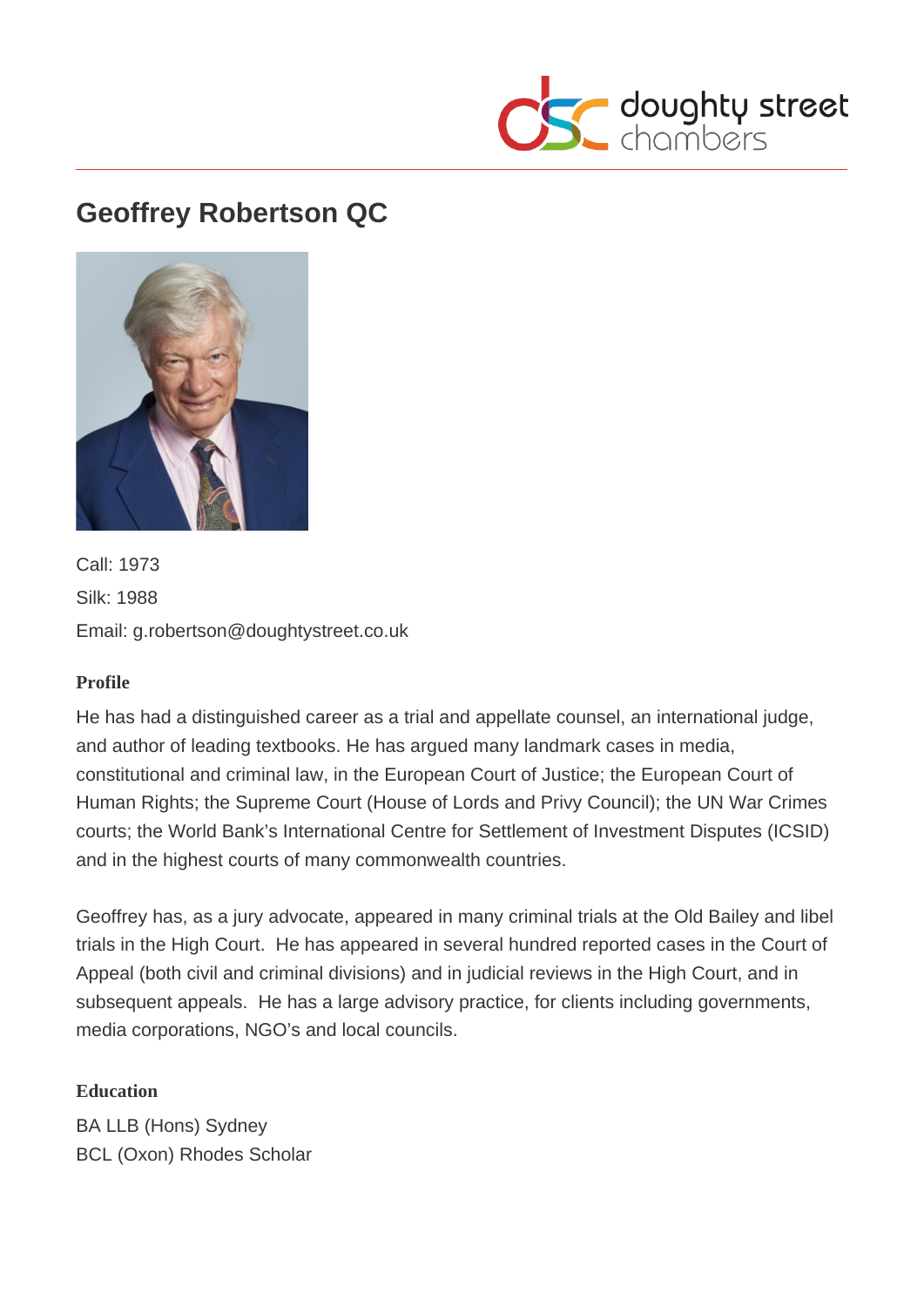Honorary Degrees (Doctor of Laws) from Sydney, Brunel and Bucharest Universities.

Visiting Professor at Queen Mary College and the New College of the Humanities.

#### **Related practice areas**

International Law & Arbitration **Extradition** International Criminal Law International Arbitration International Human Rights Law International Media Defence **Sanctions** Public International Law Data Protection and Information Law Media, Defamation and Freedom of Expression

## Homicide and Related Grave Offences

Geoffrey has defended in many trials of murder and other serious offences, and a number of associated appeals. He defended in R v Wang Yam, a three month Old Bailey trial in 2010 which frequently had to go into camera, but could not appear at the retrial in which the defendant was convicted. He appeared on appeal – see R v Wang Yam [2010] EWCA Crim 2072. Amongst his groundbreaking criminal appeal cases are R v Ahluwalia, which established the right of beaten women to plead diminished responsibility for killing their assailant partners as a result of traumatic stress disorders (this case was the subject of several books and a movie). He argued the landmark case of Pratt & Morgan v AG of Jamaica [1994] 2 AC1 in which the Privy Council ruled that the death sentence could not be carried out on men who had served several years on death row: as a consequence of this case, hundreds of convicts facing execution in the Caribbean have had their death sentences commuted.

## **Terrorism**

Geoffrey appeared in the past in many high profile terrorist cases involving IRA suspects: the Brighton bombing (his client was the only defendant to be acquitted); and he successfully defended the IRA bomb-maker Dessie Ellis, the first Irish national to be extradited to the UK. He also defended in the "persons unknown" anarchist case (R v Ronan Bennett and ors) and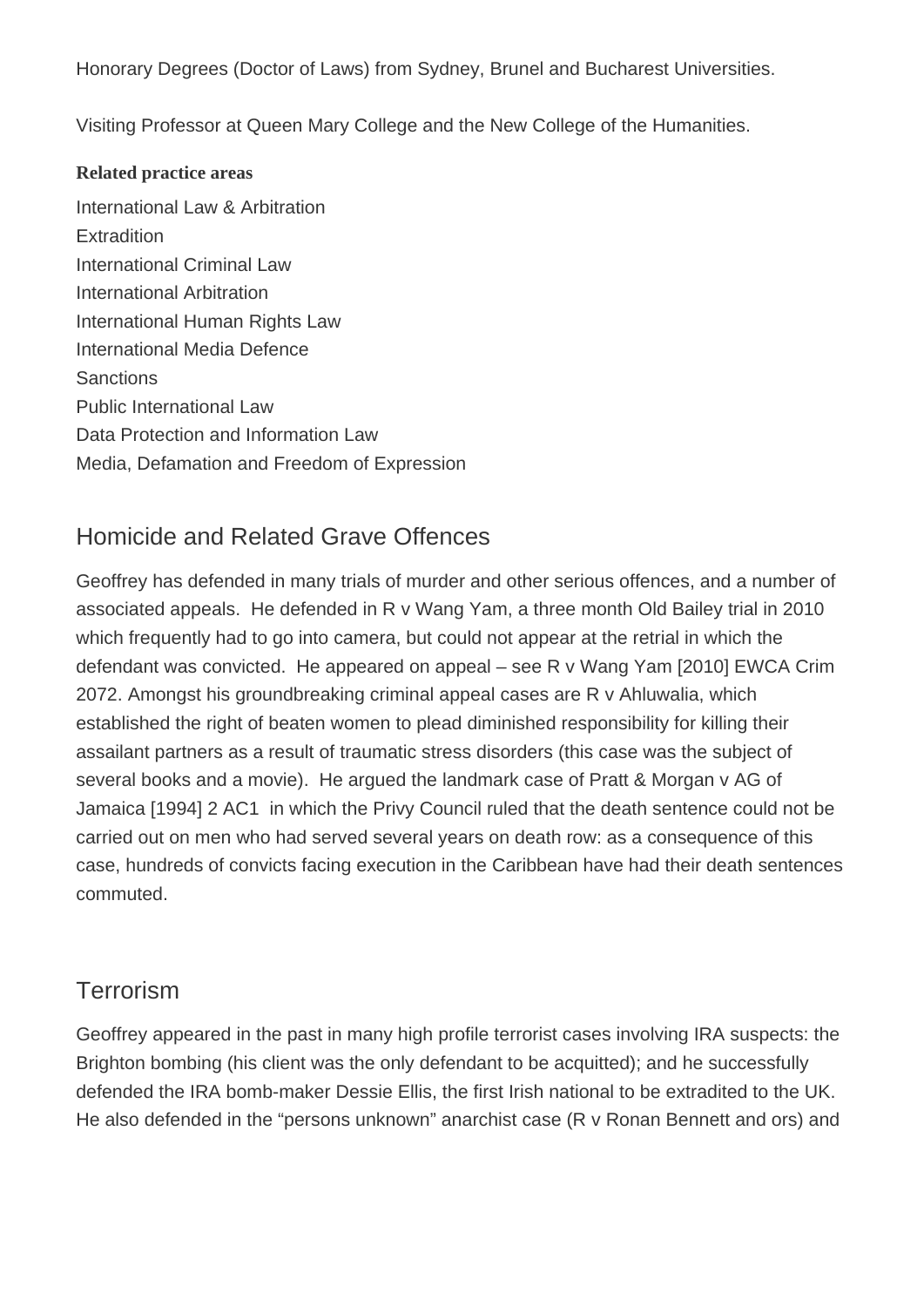successfully appealed the conviction in the 'Winchester 3 case (R v McCann & ors, 92 Cr AppR239). He argued the leading case of R v Al Bashir Mohammed Al Faqih [2007] in which the Court of Appeal determined the definition of "Terrorism" under the Terrorism Act 2000.

## Criminal Appeals

Geoffrey has handled an array of appeals in criminal matters – from the most serious – see Pratt, above, and many other successful murder appeals in the Privy Council, such as R v Reid & Dennis[1990] AC 363 (seven convictions quashed through misdirection of eyewitness evidence) to the recent case of R v Mears [2011] EWCA Crim 2651. There, the Court of Appeal quashed the conviction of the man who over-promoted "Lapland" because a juror had been communicating via mobile telephone with her boyfriend in the public gallery. He has appeared in a number of "reference back" cases in the Court of Appeal on behalf of the Criminal Cases Review Commission, most recently (and successfully)R v Allen Stevens [2010] EWCA Crim 2630. He has also dealt with national security issues in the House of Lords – see R v Shayler [2002] UKHL II and issues such as the right of journalists to protect their sources of information – Goodwin v UK, [1996] 22 EHRR 123, a case which he won in the European Court after losing in every court below. Mr. Robertson has conducted many appeals involving important points of criminal law – e.g. R v Elizabeth Forsythe [1997] 2 Criminal Appeal reports 299, where he had the conviction of Asil Nadir's assistant quashed, R v Felixstowe Justices ex p David Leigh[1994] 2 AC1, which established the right of the press to know details of Justices trying criminal cases.

## International Crime

Geoffrey Robertson served as a UN appeal judge, as President of the War Crimes Court in Sierra Leone (which indicted Charles Taylor), from 2002-2007, and delivered a number of groundbreaking judgments, e.g. on the illegality of recruiting child soldiers and the limits of amnesty. His book on international criminal law – "Crimes Against Humanity" is now in its fourth edition. He has appeared at the ICTY in the leading case of ex parte Jonathan Randall and the Washington Post, successfully establishing a testamentary privilege for war correspondents. He has a wide advisory practice in respect of war crimes and in 2008 was appointed by the UN to its Justice Council as a 'distinguished jurist' member.

## Inquests and Inquiries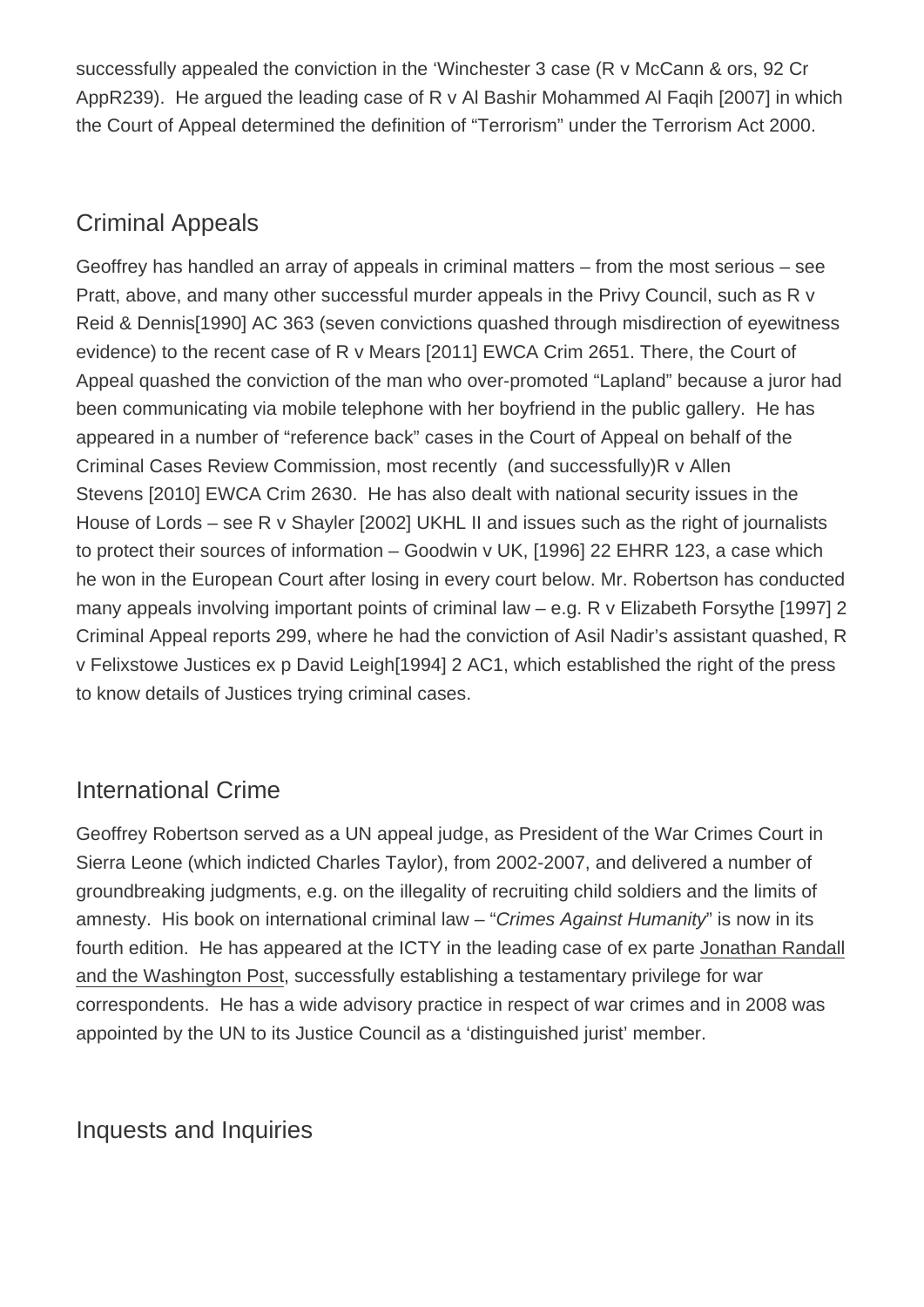Geoffrey has appeared as counsel in some of the most publicised inquests of recent times, including that of Helen Smith (which inspired two books, one by Paul Foot), R v West Yorkshire Coroner, ex parte Smith (No 2), [1985] Q.B.1096. He appeared in the first friendly fire inquest ,Oxford Coroner's Court, 18th May 1992, on behalf of the families of nine British soldiers killed by American pilots in the first Gulf War. He also appeared for the family of Cynthia Jarrett, (Tottenham Coroner's Court, November 1985), in the inquest into the police raid which started the Broadwater Farm riots. Geoffrey's writing, both in newspaper articles and in his book "Freedom, the Individual and The Law" has contributed to recent changes in coronial procedures.

## National Security

Geoffrey has argued the most important case on national security in recent times at first instance, court of appeal and House of Lords, namely R v Shayler [2002] UKHL 11. He was counsel for the main defendant, Duncan Campbell in the legendary "ABC" case (R v Aubrey, Berry and Campbell, 1978, unreported) which first led to the revelation of the existence of GCHQ. More recently, he was counsel for the New York Times and other international media in the important case of Binyan Mohamed,[2010] EWCA Civ 65, in the Divisional Court and Court of Appeal: he produced the evidence from the US that undermined the government's position. The appeal of Wang Yam, [2010] EWCA Crim 2072, which has a significant national security dimension, is in the Strasbourg court at present.

## **Extradition**

Geoffrey is frequently consulted on cases of extradition. He has been engaged in recent years on behalf of Mr. Galbaransingh in Trinidad in a long-running case in which extradition has now finally been refused (there are extensive judgments at first instance and in the Court of Appeal),- Galbarasingh v A-G of Trinidad and Tobago, TT 2007 CA 44. He represented Julian Assange in the extradition proceedings before the District Court judge, [2010] EWHC 3473 (Admin), and has written about and provided legal opinions for the press on the attempted extradition of Gary Mackinnon.

Immigration - Asylum and Personal